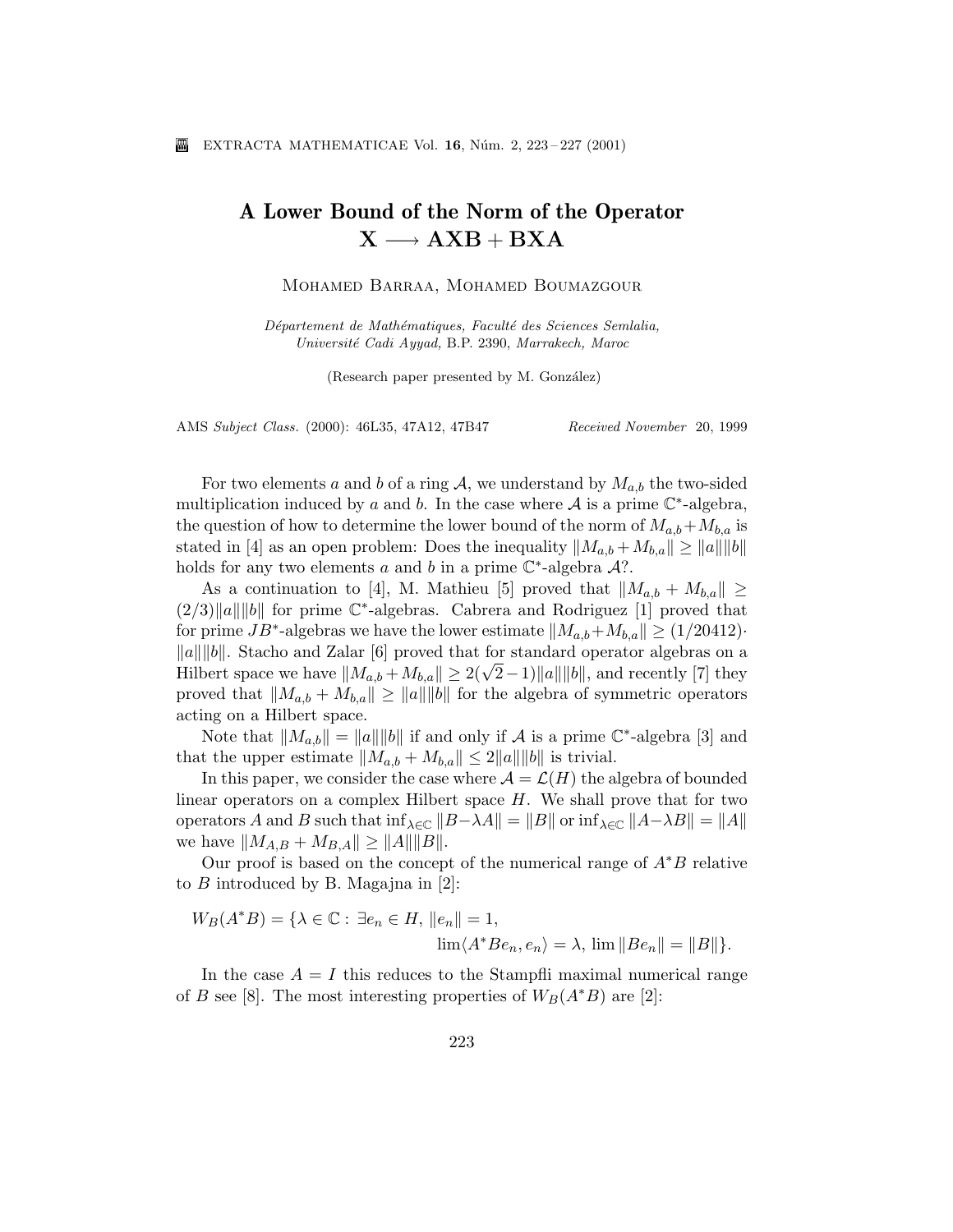- (i)  $W_B(A^*B)$  is a closed convex subset of the complex plane  $\mathbb C$  for each  $A, B \in \mathcal{L}(H)$ .
- (ii) The relation  $||B|| = \inf_{\lambda \in \mathbb{C}} ||B \lambda A||$  holds if and only if  $0 \in W_B(A^*B)$ .

For any  $x, y \in H$ , define the rank-one operator  $x \otimes y \in \mathcal{L}(H)$  by the equation

$$
(x \otimes y)(z) = \langle z, y \rangle x, \quad \forall z \in H.
$$

Our main result is the following:

THEOREM 1. Let  $A, B \in \mathcal{L}(H)$  with  $B \neq 0$ . Then

$$
||M_{A,B} + M_{B,A}|| \ge \sup_{\lambda \in W_B(A^*B)} \left\| ||B||A + \frac{\overline{\lambda}}{||B||}B \right\|.
$$

*Proof.* Let  $\lambda \in W_B(A^*B)$ . Then there exists a sequence  $\{e_n\}_{n\geq 1}$  of unit vectors in H such that  $\lim_{n} \langle A^*Be_n, e_n \rangle = \lambda$  and  $\lim_{n} ||Be_n|| = ||B||$ . Consider a unit vector  $y \in H$ . For each  $n \geq 1$ , we have

$$
||(M_{A,B} + M_{B,A})(y \otimes Be_n)(e_n)|| = ||||Be_n||^2Ay + \langle e_n, A^*Be_n \rangle By||.
$$

Hence

$$
||M_{A,B}+M_{B,A}|| \geq \frac{1}{||B||} ||||Be_n||^2Ay + \langle e_n, A^*Be_n \rangle By||.
$$

Letting  $n \to \infty$ , we obtain

$$
||M_{A,B} + M_{B,A}|| \ge ||||B||Ay + \frac{\overline{\lambda}}{||B||}By||.
$$

Since  $\lambda$  and y are arbitrary in  $W_B(A^*B)$  and H respectively, we get

$$
||M_{A,B} + M_{B,A}|| \ge \sup_{\lambda \in W_B(A^*B)} \left( \sup_{||y||=1} \left( \left| ||B||Ay + \frac{\overline{\lambda}}{||B||} By \right| \right) \right)
$$
  
= 
$$
\sup_{\lambda \in W_B(A^*B)} \left| ||B||A + \frac{\overline{\lambda}}{||B||} B \right|,
$$

which completes the proof.  $\blacksquare$ 

An immediate consequence of Theorem 1 is the following corollary: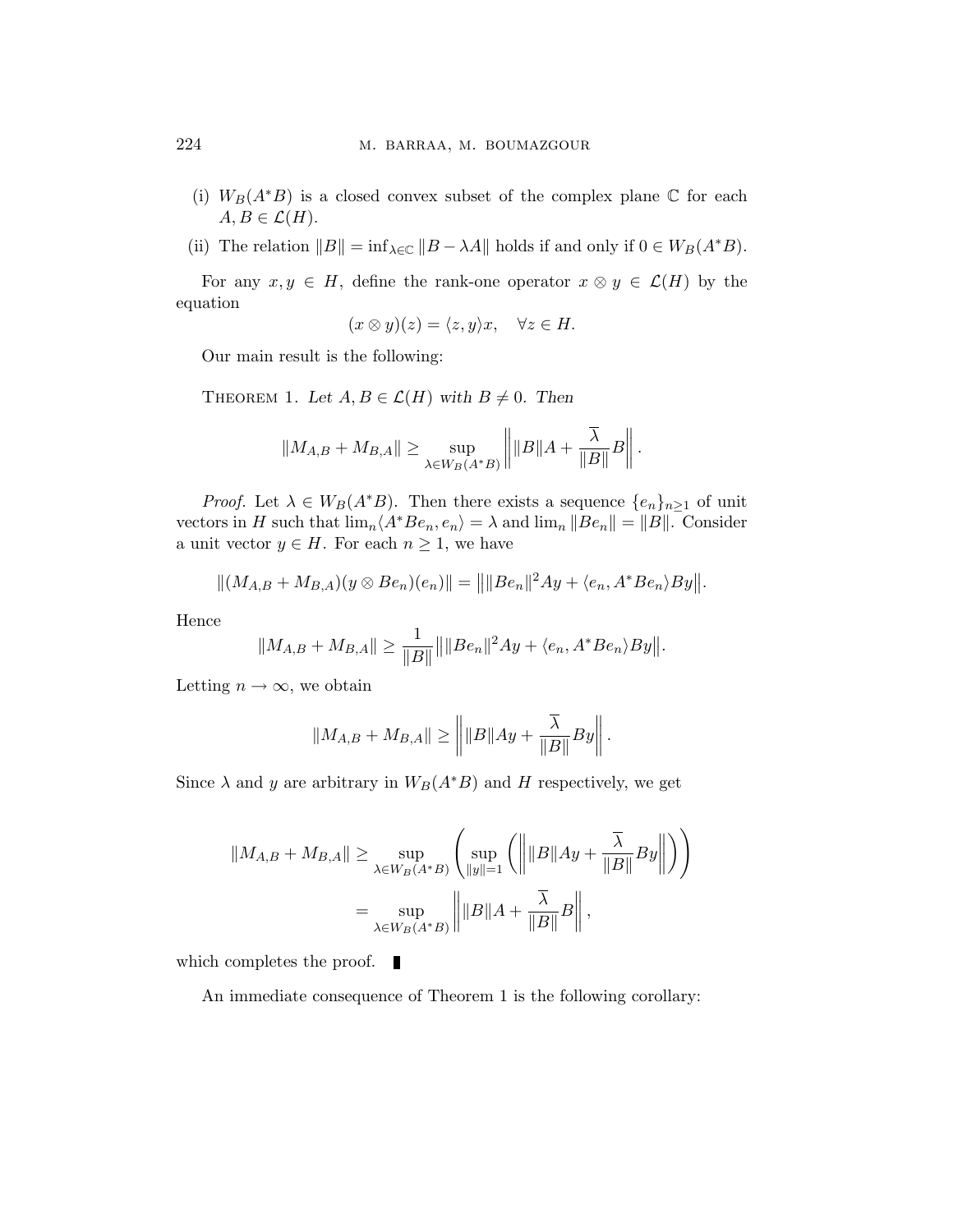COROLLARY 2. If  $0 \in W_B(A^*B) \cup W_A(B^*A)$ , then

$$
||M_{A,B} + M_{B,A}|| \ge ||A|| ||B||.
$$

Remark. (i) Corollary 2 answers partially the problem mentioned above.

- (ii) The estimate in Corollary 2 is, in general the best possible.
- (iii) The condition in Corollary 2 is not necessary: take  $A = B \neq 0$ . Then  $||M_{A,B} + M_{B,A}|| = 2||A||^2 > ||A||^2$ , but  $0 \notin W_A(A^*A) = {||A||^2}.$

The following result is a generalization of theorems 1 and 2 of [8].

THEOREM 3. Let  $A, B \in \mathcal{L}(H)$ . Then the following conditions are equivalent:

- (i)  $0 \in W_B(A^*B)$ ,
- (ii)  $||B|| \leq ||B + \lambda A||, \ \lambda \in \mathbb{C},$
- (iii)  $||B||^2 + |\lambda|^2 m^2(A) \le ||B + \lambda A||^2$ ,  $\lambda \in \mathbb{C}$ , where

$$
m(A) = \inf \{ ||Ax|| : x \in H, ||x|| = 1 \}.
$$

*Proof.* The implication (iii)  $\Rightarrow$  (ii) is clear and the equivalence (i)  $\Leftrightarrow$  (ii) is contained in ([2], p. 519). Next we show that (i)  $\Rightarrow$  (iii). Since  $0 \in W_B(A^*B)$ , there must be a sequence of unit vectors  $\{e_n\}_{n>1}$  such that  $\lim_{n\Delta A^*} Be_n, e_n\rangle =$ 0 and  $\lim_{n} ||Be_n|| = ||B||$ . Let  $\lambda \in \mathbb{C}$ . For each  $n \geq 1$ , we have

$$
||(B + \lambda A)e_n||^2 = ||Be_n||^2 + |\lambda|^2 ||Ae_n||^2 + 2 \operatorname{Re}(\overline{\lambda} \langle A^* Be_n, e_n \rangle)
$$
  
\n
$$
\ge ||Be_n||^2 + |\lambda|^2 m^2(A) + 2 \operatorname{Re}(\overline{\lambda} \langle A^* Be_n, e_n \rangle),
$$

where "Re" denotes the real part. Letting  $n \to \infty$ , we get

$$
||B + \lambda A||^2 \ge ||B||^2 + |\lambda|^2 m^2(A)
$$

and this proves the theorem.

The next corollary is proved in [8] in the case  $A = I$ , but the same reasoning applies to the general situation considered here.

COROLLARY 4. Let  $A, B \in \mathcal{L}(H)$  such that  $m(A) \neq 0$ . Then there exists a unique  $z_0 \in \mathbb{C}$  such that

$$
||B - z_0A||^2 + |\lambda|^2 m^2(A) \le ||(B - z_0A) + \lambda A||^2
$$

for all  $\lambda \in \mathbb{C}$ . Moreover,  $0 \in W_{B-\lambda A}(A^*(B - \lambda A))$  if and only if  $\lambda = z_0$ .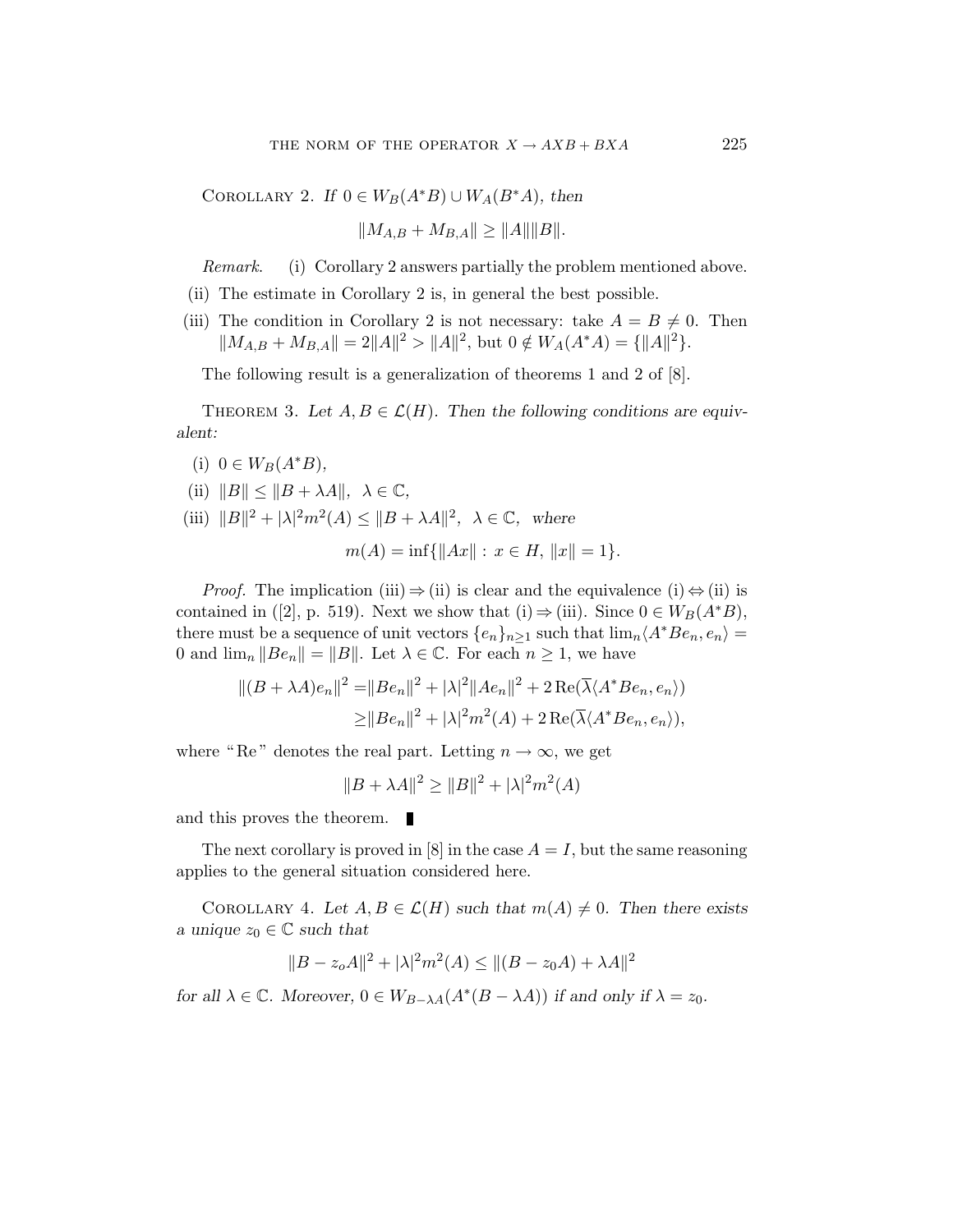*Proof.* The function  $\lambda \to \|B - \lambda A\|$  is continuous with  $\lim_{|\lambda| \to \infty} \|B - A\|$  $\lambda A \parallel = \infty$ . So by a compactness argument, there exists  $z_0 \in \mathbb{C}$  such that  $||B - z_0A||^2 \le ||(B - z_0A) + \lambda A||^2$  for all  $\lambda \in \mathbb{C}$ . The rest of the proof follows easily from Theorem 2. ■

PROPOSITION 5. If  $||A|| ||B|| \in W_A(B^*A) \cap W_{A^*}(BA^*)$ , then

$$
||M_{A,B} + M_{B,A}|| = ||M_{A,B}|| + ||M_{B,A}|| = 2||A|| ||B||.
$$

*Proof.* Suppose  $||A|| ||B|| \in W_A(B^*A) \cap W_{A^*}(BA^*)$ . Then we can find two unit sequences  ${x_n}_{n>1}$  and  ${y_n}_{n>1}$  of vectors in H such that

$$
\lim_{n} \langle B^* A x_n, x_n \rangle = ||A|| ||B||, \quad \lim_{n} ||A x_n|| = ||A||,
$$
  

$$
\lim_{n} \langle B A^* y_n, y_n \rangle = ||A|| ||B||, \quad \lim_{n} ||A^* y_n|| = ||A||.
$$

Since  $|\langle B^*Ax_n, x_n\rangle| \leq ||Ax_n|| ||Bx_n||$  and  $|\langle BA^*y_n, y_n\rangle| \leq ||A^*y_n|| ||B^*y_n||$ , then  $\lim_{n} \|Bx_{n}\| = \|B\|$  and  $\lim_{n} \|B^*y_{n}\| = \|B\|$ . For each  $n \geq 1$ , we have

$$
||(M_{A,B} + M_{B,A})(x_n \otimes y_n)(B^*y_n)||^2
$$
  
= 
$$
||B^*y_n||^4 ||Ax_n||^2 + |\langle AB^*y_n, y_n \rangle|^2 ||Bx_n||^2
$$
  
+ 
$$
2||B^*y_n||^2 Re(\langle y_n, AB^*y_n \rangle \langle B^*Ax_n, x_n \rangle).
$$

Letting  $n \to \infty$ , we obtain

$$
||M_{A,B} + M_{B,A}|| \ge 2||A|| ||B||.
$$

Whence

$$
||M_{A,B} + M_{B,A}|| = 2||A|| ||B||.
$$

## **REFERENCES**

- [1] Cabrera Garcia, M., Rodriguez-Palcios, A., Non-degenerately ultraprime Jordan-Banach algebras: a Zelmanovian treatment, Proc. London. Math. Soc., **69** (1994), 576–604.
- [2] Magajna, B., On the distance to finite-dimensional subspaces in operator algebras, J. London. Math. Soc., 47(2) (1993), 516–532.
- [3] MATHIEU, M., Elementary operators on prime  $\mathbb{C}^*$ -algebras I, Math. Ann., 284 (1989), 223–244.
- [4] MATHIEU, M., Properties of the product of two derivations of a  $\mathbb{C}^*$ -algebra, Canad. Math. Bull., 32 (1989), 490–497.